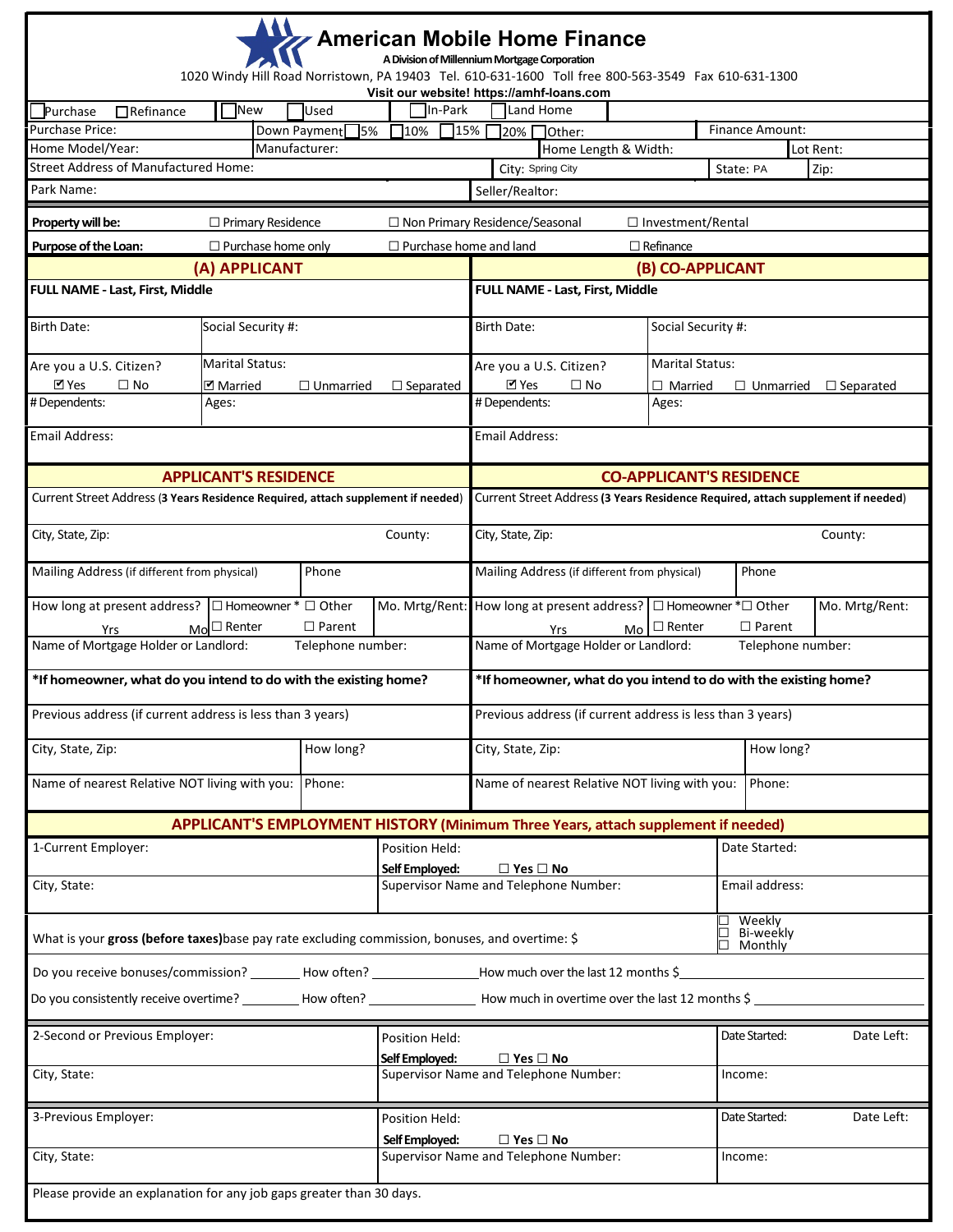|                                                                                                                                                                                                                                                                                                                                                                                                                                                                                                                                                                                                                                                                                                                                                                                                                                                                                                                                                                                                                                                                                                                                                                                                                                                                                                                                                                                                                                                                                                                                                                 |                                 |                                        | <b>CO-APPLICANT'S EMPLOYMENT HISTORY (Minimum Three Years)</b> |                                        |                                                   |              |
|-----------------------------------------------------------------------------------------------------------------------------------------------------------------------------------------------------------------------------------------------------------------------------------------------------------------------------------------------------------------------------------------------------------------------------------------------------------------------------------------------------------------------------------------------------------------------------------------------------------------------------------------------------------------------------------------------------------------------------------------------------------------------------------------------------------------------------------------------------------------------------------------------------------------------------------------------------------------------------------------------------------------------------------------------------------------------------------------------------------------------------------------------------------------------------------------------------------------------------------------------------------------------------------------------------------------------------------------------------------------------------------------------------------------------------------------------------------------------------------------------------------------------------------------------------------------|---------------------------------|----------------------------------------|----------------------------------------------------------------|----------------------------------------|---------------------------------------------------|--------------|
| 1-Current Employer:                                                                                                                                                                                                                                                                                                                                                                                                                                                                                                                                                                                                                                                                                                                                                                                                                                                                                                                                                                                                                                                                                                                                                                                                                                                                                                                                                                                                                                                                                                                                             |                                 | Position Held:                         |                                                                |                                        | Date Started:                                     |              |
|                                                                                                                                                                                                                                                                                                                                                                                                                                                                                                                                                                                                                                                                                                                                                                                                                                                                                                                                                                                                                                                                                                                                                                                                                                                                                                                                                                                                                                                                                                                                                                 |                                 | Self Employed:                         | $\Box$ Yes $\Box$ No                                           |                                        |                                                   |              |
| City, State:                                                                                                                                                                                                                                                                                                                                                                                                                                                                                                                                                                                                                                                                                                                                                                                                                                                                                                                                                                                                                                                                                                                                                                                                                                                                                                                                                                                                                                                                                                                                                    |                                 |                                        | Supervisor Name and Telephone Number:                          |                                        | Email address:                                    |              |
| What is your gross (before taxes) base pay rate excluding commission, bonuses, and overtime: \$                                                                                                                                                                                                                                                                                                                                                                                                                                                                                                                                                                                                                                                                                                                                                                                                                                                                                                                                                                                                                                                                                                                                                                                                                                                                                                                                                                                                                                                                 |                                 |                                        |                                                                |                                        | $\square$ Weekly<br>□ Bi-weekly<br>$\Box$ Monthly |              |
| Do you receive bonuses/commission? ________ How often? _______________How much over the last 12 months \$                                                                                                                                                                                                                                                                                                                                                                                                                                                                                                                                                                                                                                                                                                                                                                                                                                                                                                                                                                                                                                                                                                                                                                                                                                                                                                                                                                                                                                                       |                                 |                                        |                                                                |                                        |                                                   |              |
| Do you consistently receive overtime? __________How often? ______________________How much in overtime over the last 12 months \$                                                                                                                                                                                                                                                                                                                                                                                                                                                                                                                                                                                                                                                                                                                                                                                                                                                                                                                                                                                                                                                                                                                                                                                                                                                                                                                                                                                                                                |                                 |                                        |                                                                |                                        |                                                   |              |
| 2- Second or Previous Employer:                                                                                                                                                                                                                                                                                                                                                                                                                                                                                                                                                                                                                                                                                                                                                                                                                                                                                                                                                                                                                                                                                                                                                                                                                                                                                                                                                                                                                                                                                                                                 |                                 | Position Held:                         |                                                                |                                        | Date Started:                                     | Date Left:   |
|                                                                                                                                                                                                                                                                                                                                                                                                                                                                                                                                                                                                                                                                                                                                                                                                                                                                                                                                                                                                                                                                                                                                                                                                                                                                                                                                                                                                                                                                                                                                                                 |                                 | Self Employed:<br>$\Box$ Yes $\Box$ No |                                                                |                                        |                                                   |              |
| City, State:                                                                                                                                                                                                                                                                                                                                                                                                                                                                                                                                                                                                                                                                                                                                                                                                                                                                                                                                                                                                                                                                                                                                                                                                                                                                                                                                                                                                                                                                                                                                                    |                                 | Supervisor Name and Telephone Number:  |                                                                |                                        | Income:                                           |              |
| Please provide an explanation for any job gaps greater than 30 days.                                                                                                                                                                                                                                                                                                                                                                                                                                                                                                                                                                                                                                                                                                                                                                                                                                                                                                                                                                                                                                                                                                                                                                                                                                                                                                                                                                                                                                                                                            |                                 |                                        |                                                                |                                        |                                                   |              |
|                                                                                                                                                                                                                                                                                                                                                                                                                                                                                                                                                                                                                                                                                                                                                                                                                                                                                                                                                                                                                                                                                                                                                                                                                                                                                                                                                                                                                                                                                                                                                                 | <b>APPLICANT'S OTHER INCOME</b> |                                        |                                                                |                                        | <b>CO-APPLICANT'S OTHER INCOME</b>                |              |
| Income from SSI, retirement, disability, alimony, child support or separate maintenance agreement need not be disclosed if you do not wish to have it considered as a basis for undertaking or repaying this debt.                                                                                                                                                                                                                                                                                                                                                                                                                                                                                                                                                                                                                                                                                                                                                                                                                                                                                                                                                                                                                                                                                                                                                                                                                                                                                                                                              |                                 |                                        |                                                                |                                        |                                                   |              |
| Child Support Monthly Amount                                                                                                                                                                                                                                                                                                                                                                                                                                                                                                                                                                                                                                                                                                                                                                                                                                                                                                                                                                                                                                                                                                                                                                                                                                                                                                                                                                                                                                                                                                                                    | Ages of Children                |                                        | Child Support Monthly Amount                                   |                                        | Ages of Children                                  |              |
| Alimony or Separate Maintenance                                                                                                                                                                                                                                                                                                                                                                                                                                                                                                                                                                                                                                                                                                                                                                                                                                                                                                                                                                                                                                                                                                                                                                                                                                                                                                                                                                                                                                                                                                                                 | Duration                        |                                        | Alimony or Separate Maintenance                                |                                        | Duration                                          |              |
| Other Source:                                                                                                                                                                                                                                                                                                                                                                                                                                                                                                                                                                                                                                                                                                                                                                                                                                                                                                                                                                                                                                                                                                                                                                                                                                                                                                                                                                                                                                                                                                                                                   | How Long:                       | Monthly Amt:                           | Other Source:                                                  |                                        | How Long:                                         | Monthly Amt: |
| (A) APPLICANT - Debts / Obligations                                                                                                                                                                                                                                                                                                                                                                                                                                                                                                                                                                                                                                                                                                                                                                                                                                                                                                                                                                                                                                                                                                                                                                                                                                                                                                                                                                                                                                                                                                                             |                                 |                                        |                                                                | (B) CO-APPLICANT - Debts / Obligations |                                                   |              |
| Auto Lienholder                                                                                                                                                                                                                                                                                                                                                                                                                                                                                                                                                                                                                                                                                                                                                                                                                                                                                                                                                                                                                                                                                                                                                                                                                                                                                                                                                                                                                                                                                                                                                 | Monthly Payment                 |                                        | Auto Lienholder<br>Monthly Payment                             |                                        |                                                   |              |
| Alimony/Maintenance: \$                                                                                                                                                                                                                                                                                                                                                                                                                                                                                                                                                                                                                                                                                                                                                                                                                                                                                                                                                                                                                                                                                                                                                                                                                                                                                                                                                                                                                                                                                                                                         | <b>Expiration Date</b>          |                                        | Alimony/Maintenance: \$                                        |                                        | <b>Expiration Date</b>                            |              |
|                                                                                                                                                                                                                                                                                                                                                                                                                                                                                                                                                                                                                                                                                                                                                                                                                                                                                                                                                                                                                                                                                                                                                                                                                                                                                                                                                                                                                                                                                                                                                                 |                                 |                                        | <b>ASSET AND CREDIT INFORMATION</b>                            |                                        |                                                   |              |
| Applicant Bank Name:                                                                                                                                                                                                                                                                                                                                                                                                                                                                                                                                                                                                                                                                                                                                                                                                                                                                                                                                                                                                                                                                                                                                                                                                                                                                                                                                                                                                                                                                                                                                            |                                 | City, St:                              |                                                                | Account type:                          |                                                   | Balance: \$  |
| Co-Applicant Bank Name:<br>City, St:                                                                                                                                                                                                                                                                                                                                                                                                                                                                                                                                                                                                                                                                                                                                                                                                                                                                                                                                                                                                                                                                                                                                                                                                                                                                                                                                                                                                                                                                                                                            |                                 |                                        | Balance: \$<br>Account type:                                   |                                        |                                                   |              |
|                                                                                                                                                                                                                                                                                                                                                                                                                                                                                                                                                                                                                                                                                                                                                                                                                                                                                                                                                                                                                                                                                                                                                                                                                                                                                                                                                                                                                                                                                                                                                                 |                                 |                                        | <b>QUESTIONS</b>                                               |                                        |                                                   |              |
| If the answer is "yes" to any of the questions (1-5), explain on attached sheet. Enter Y (yes) or<br>N (no) for Borrower and/or Co-Borrower                                                                                                                                                                                                                                                                                                                                                                                                                                                                                                                                                                                                                                                                                                                                                                                                                                                                                                                                                                                                                                                                                                                                                                                                                                                                                                                                                                                                                     |                                 | <b>Applicant</b>                       |                                                                | <b>Co-Applicant</b>                    |                                                   |              |
| 1. Are you a co-maker or guarantor on a note?<br>If yes, for whom?                                                                                                                                                                                                                                                                                                                                                                                                                                                                                                                                                                                                                                                                                                                                                                                                                                                                                                                                                                                                                                                                                                                                                                                                                                                                                                                                                                                                                                                                                              | To whom?                        |                                        |                                                                | $\square$ Yes<br>$\Box$ No             | $\square$ Yes                                     | $\Box$ No    |
| 2. Have you had any judgments, repossessions, garnishments filed against you in the past 7 yrs?                                                                                                                                                                                                                                                                                                                                                                                                                                                                                                                                                                                                                                                                                                                                                                                                                                                                                                                                                                                                                                                                                                                                                                                                                                                                                                                                                                                                                                                                 |                                 |                                        |                                                                | $\square$ Yes<br>$\Box$ No             | $\square$ Yes                                     | $\square$ No |
| 3. Have you declared bankruptcy within the last 10 years?                                                                                                                                                                                                                                                                                                                                                                                                                                                                                                                                                                                                                                                                                                                                                                                                                                                                                                                                                                                                                                                                                                                                                                                                                                                                                                                                                                                                                                                                                                       |                                 | $\square$ No<br>$\square$ Yes          | $\square$ Yes                                                  | $\square$ No                           |                                                   |              |
| If yes, when did you file?                                                                                                                                                                                                                                                                                                                                                                                                                                                                                                                                                                                                                                                                                                                                                                                                                                                                                                                                                                                                                                                                                                                                                                                                                                                                                                                                                                                                                                                                                                                                      |                                 |                                        | <b>CERTIFICATION AND SIGNATURES</b>                            | Date:                                  | Date:                                             |              |
| I (we) certify that the information stated is complete and accurate, and has been furnished by me (us) knowing that you intend to rely on it in considering<br>my (our) application. I (we) understand that you may request a consumer report in connection with this application and for the purpose of updating,<br>renewing or extending further credit, and, if I (we) ask, I (we) will be informed whether or not such a report was requested (and, if so, the name and<br>address of the consumer reporting agency that furnished the report). I (we) agree that this application remains the property of American Mobile Home<br>Finance whether or not a loan is granted. I (we) also authorize you to check my (our) employment/income history and to exchange account and credit<br>information about me (us) with anyone you may ask.<br>To help the government fight the funding of terrorism and money laundering activities, Federal law requires all financial institutions to obtain, verify and<br>record information that identifies each person who opens an account. When you open an account, we will ask for your name, address, date of birth and<br>other information that will allow us to identify you. We may also ask to see your driver's license or other identifying information. It is a crime to<br>intentionally falsify information on this application.<br>Joint Intent: For applications with more than one applicant, by signing below the Applicant and Co-Applicant each agree the intent is to apply for joint credit. |                                 |                                        |                                                                |                                        |                                                   |              |
|                                                                                                                                                                                                                                                                                                                                                                                                                                                                                                                                                                                                                                                                                                                                                                                                                                                                                                                                                                                                                                                                                                                                                                                                                                                                                                                                                                                                                                                                                                                                                                 |                                 |                                        |                                                                |                                        |                                                   |              |
| <b>Borrower Signature</b>                                                                                                                                                                                                                                                                                                                                                                                                                                                                                                                                                                                                                                                                                                                                                                                                                                                                                                                                                                                                                                                                                                                                                                                                                                                                                                                                                                                                                                                                                                                                       |                                 | Date                                   | <b>Co-Borrower Signature</b>                                   |                                        |                                                   | <b>Date</b>  |
|                                                                                                                                                                                                                                                                                                                                                                                                                                                                                                                                                                                                                                                                                                                                                                                                                                                                                                                                                                                                                                                                                                                                                                                                                                                                                                                                                                                                                                                                                                                                                                 |                                 |                                        |                                                                |                                        |                                                   |              |